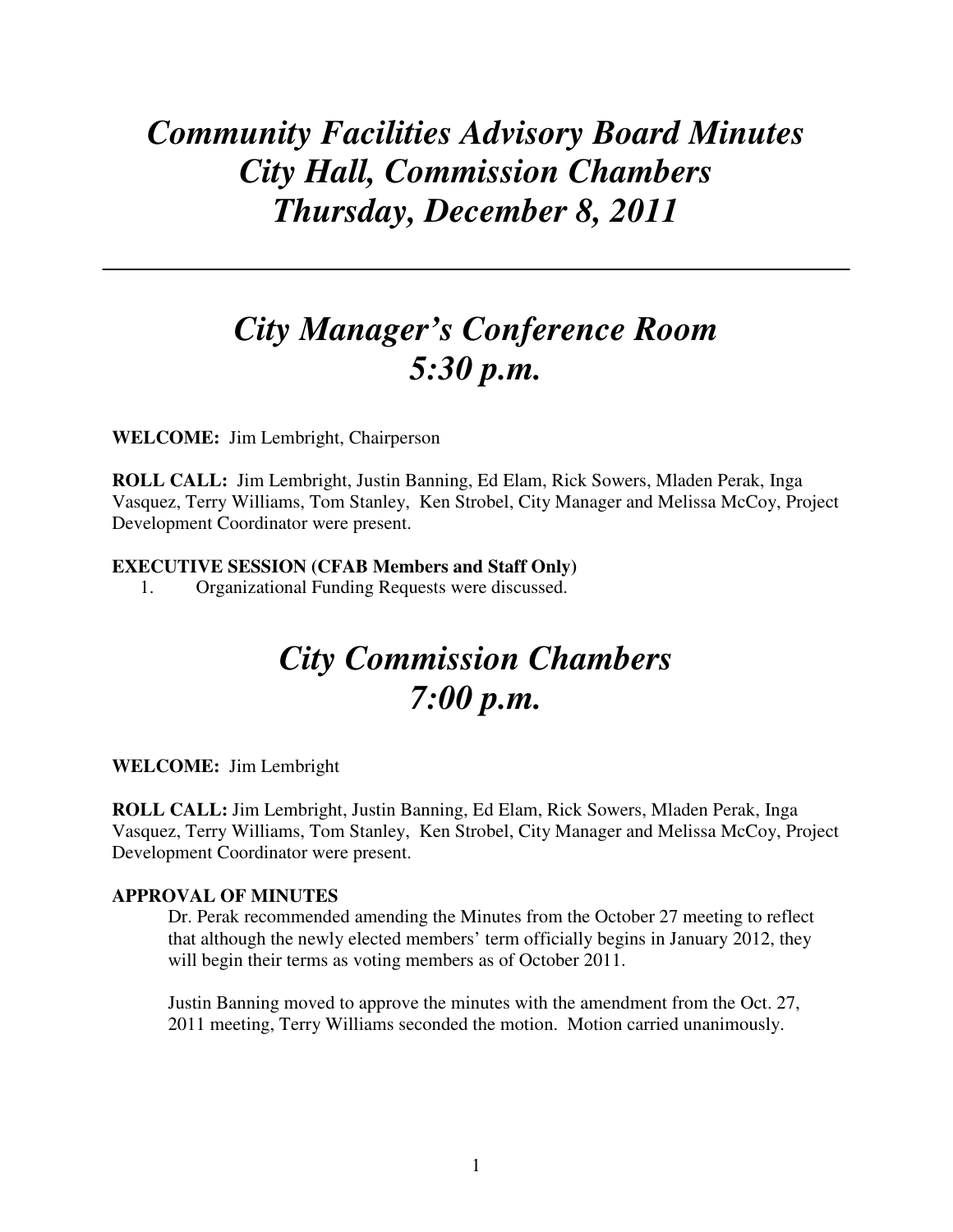#### **FINANCIAL REPORT**

Director of Finance/City Clerk, Nannette Pogue gave the Financial Report and provided the Board with December 2011 information and Year to Date information. The estimated amount for sales tax annually is just over 5 million a year.

## **RECOMMENDATION FOR PUBLIC BUILDING COMMISSION**

 Ed Elam, Ford County Administrator reported the County had been working on the County Expo Center which is located on the tract of property that was purchased sometime ago with Why Not Dodge Sales Tax Funds.

 Ken Strobel added that under the Inter-Local Agreement the sales tax monies for the purchase of the property were funneled through the City and that the City holds legal title to the property. In order to complete the County financing of the construction of the Expo Center, the property needed to be deeded from the City to the Ford County, Kansas Public Building Commission, which would then issue bonds to fund the construction. The Building Commission would then lease the Center to the County for its use and operation with the County ending up with ownership of the Center once the bonds were fully paid.

 Ken Strobel recommended that CFAB adopt a motion to recommend to the Joint Commissions that the property be deeded to the Public Building Commission so that the financing of the Expo Center could be completed.

 Justin Banning so moved and Tom Stanley seconded the motion. The motion passed unanimously.

## **TOURISM TASK FORCE REPORT AND BUDGET**

 Duane Ross reported on the Tourism Task Force and proposed their 2012 budget. In addition, the Tourism Task Force recommended funding for attractions whose proposals support the Master Tourism Plan. In reviewing the applications, the Tourism Task Force identified some aspects to consider for Organizational Funding in the future. The aspects for consideration were as follows:

- Entities that request funds for a new project that has additional revenue potential should develop and submit a business plan to demonstrate the financial stability and economic impact of the project.
- All entities should be required to submit a progress report that reflects the implementation of funds. Reports should be submitted on a bi-annual basis and would document the progress of the project.

 Dr. Perak thanked the Task Force for their work and stressed the importance of finding an additional usage for the Santa Fe Depot to help preserve this historic Structure. Mr. Ross thanked him for his comments and added that the Task Force was actively looking at different options to develop this facility into a travel destination for Dodge City.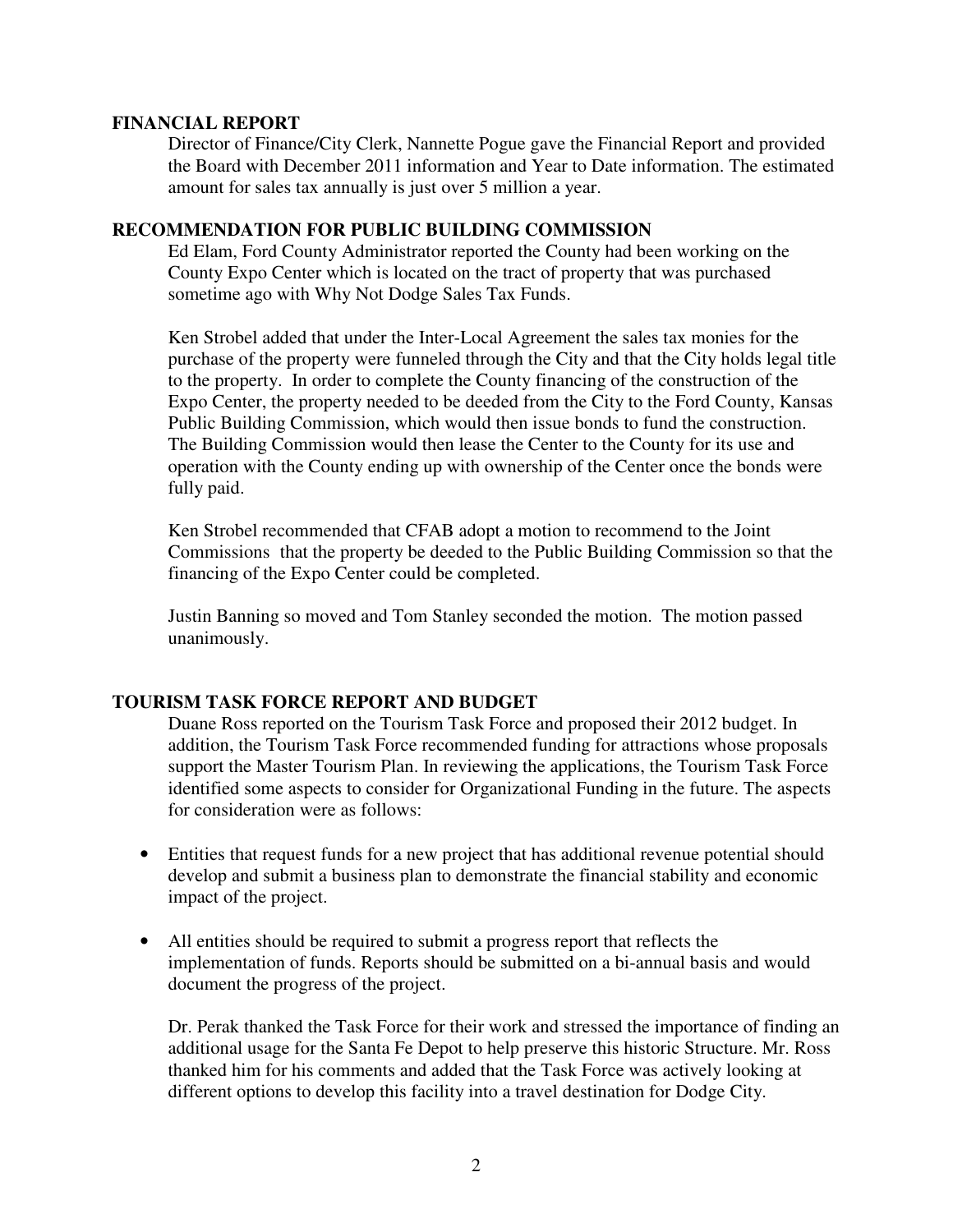Justin Banning moved to recommend the City/County fully fund the Tourism Task Force Budget. Inga Vasquez seconded the motion. The motion carried unanimously.

### **ORGANIZATIONAL FUNDING BUDGET & RECOMMENDATIONS**

 The Recommended Organizational Funding Budget for 2012 is \$689,147.00 which is just over 12.5% of the total funding.

The Organizational Funding Recommendations for 2012 are as follows:

- Boot Hill Museum \$155,000.00 • Ford County Historical Society, Inc. \$10,000.00
- Dodge City Area Arts Council \$20,000.00
- Dodge City Trail of Fame, Inc. \$30,000.00
- The Depot Theater Company \$150,000.00
- Windthorst Heritage, Inc. \$55,000.00
- Dodge City Roundup, Inc. \$185,000.00
- Tourism Task Force \$89,147.00

 The Board then recommended that the request from High Plains Junior Hockey League be recommended for funding from Operational Budget of the Special Events Center and not from Organizational Funding.

Tom Stanley moved to recommend to the City/County to approve the funding as recommended. Inga Vasquez seconded the motion. The motion carried unanimously.

### **RECOMMENDATION FOR 2011 CFAB BUDGET**

Director of Finance/City Clerk, Nannette Pogue presented the 2012 Sales Tax Project Budget. The City's portion of the projected 2012 ½ cent sales tax is \$4,348.500.00 and the County's portion is \$1,000,000.00.

 Mayor Sowers thanked Parks and Recreation for their work in enhancing and maintaining the grounds of the United Wireless Arena. Nanette Pogue added that Public Works had also been instrumental in the upkeep of areas such as the race track.

Tom Stanley moved to accept the proposed Budget. Justin Banning seconded the motion. The motion carried unanimously.

#### **Other:**

 City Manager, Ken Strobel and County Administrator Ed Elam thanked the CFAB Advisory Board for their service and time contributed the review process. Chair Jim Lembright commented how fortunate we all are to live in a community and county where funding such as this is possible.